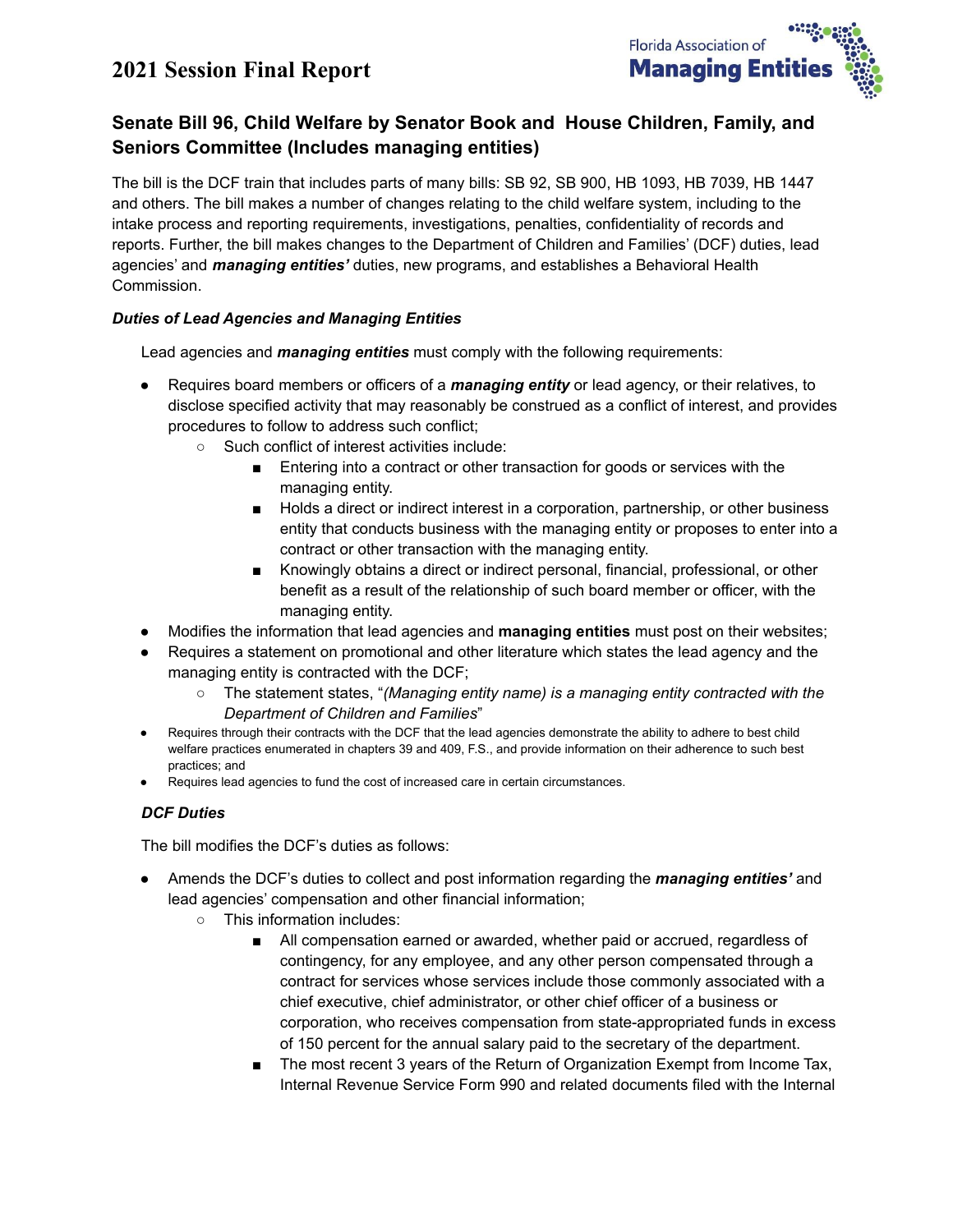Revenue Service, auditor reports, and annual reports for each managing entity or affiliated entity.

- Requires the DCF to work with all stakeholders to help children in out-of-home care become knowledgeable about their rights, including providing certain information in specified timeframes;
- Requires the DCF to conduct a multi-year review of specified financial information of lead agencies and develop a plan to ensure financial viability of such entities;
- Requires the DCF to make available training for caregivers developed in collaboration with certain agencies on the life skills necessary for children in out-of-home care;
- Increases the capacity of children that can be placed in a licensed foster home without an additional assessment to align with current federal law and provides the DCF with the ability to adopt rules to establish requirements for requesting a Title IV-E waiver for over-capacity; and
- Requires the DCF and animal welfare associations to develop or adopt and use already available training materials to provide a 1-hour training to all child protective investigators and animal control officers on cross-reporting awareness and requirements.

#### *Commission on Mental Health and Substance Abuse*

The bill creates a Commission on Mental Health and Substance Abuse adjunct to the DCF to examine the current methods of providing such services in Florida and providing for its composition, duties, and reporting requirements.

Governor Ron DeSantis will appoint a(n):

- Representative of mental health courts
- Psychologist licensed under chapter 490 practicing within the mental health delivery system
- Mental health professional licensed under chapter 491
- Emergency room physician
- Representative from the law enforcement field
- Representative from the criminal justice system
- Representative of a child welfare agency involved in the delivery of behavioral health services

President Wilton Simpson will appoint a:

- State Senator
- Person living with a mental health disorder
- Family member of a consumer of publicly funded mental health services
- Representative of the Louis De la Parte Florida Mental Health Institute
- Representative of a county school district

Speaker Chris Sprowls will appoint a:

- State Representative
- **● Representative of a managing entity**
- Representative of a treatment facility
- Representative of a community substance abuse provider
- Psychiatrist licensed under chapter 458 or chapter 459 practicing within the mental health delivery system

Other Members:

- Secretary of DCF or a designee
- Secretary of AHCA or a designee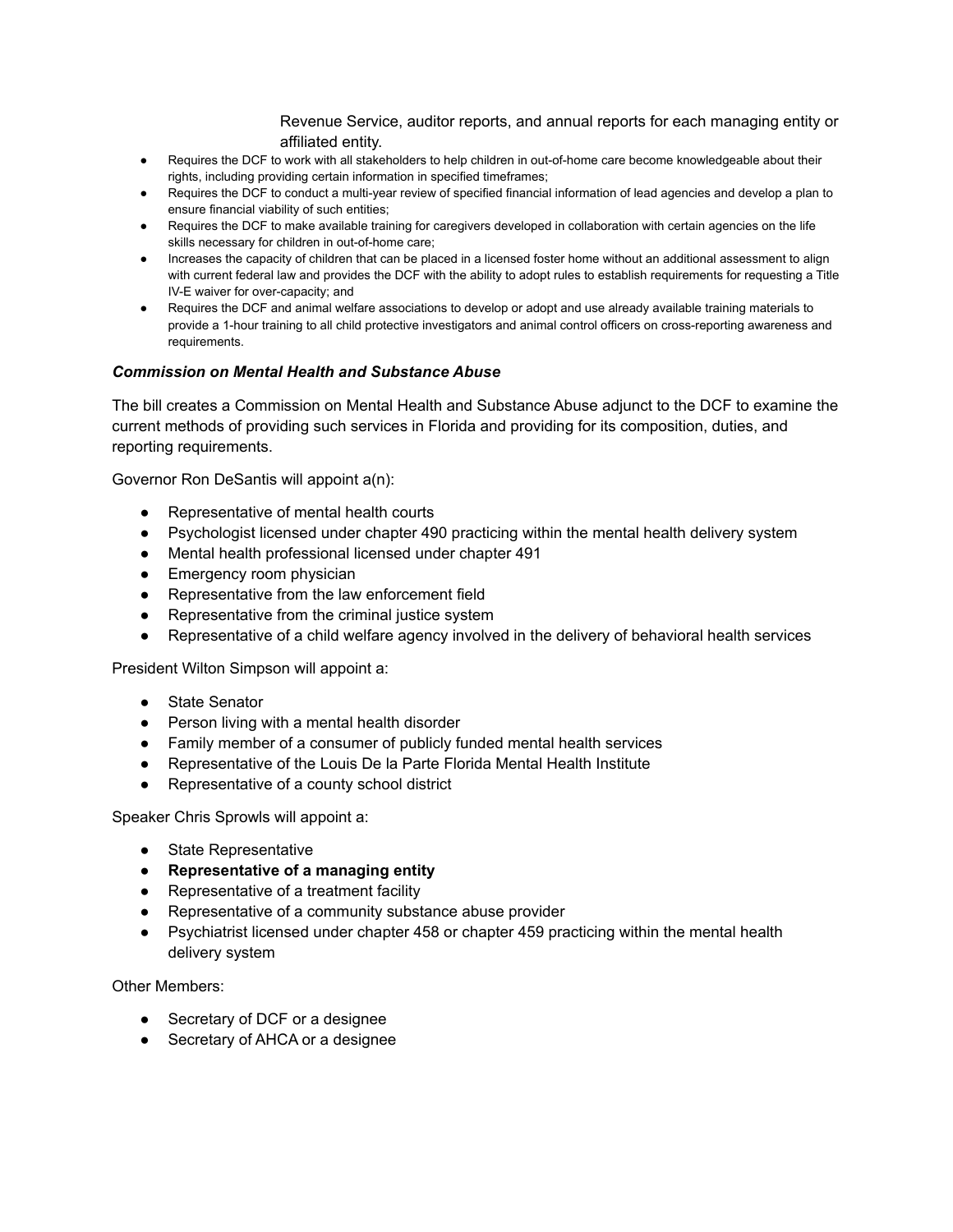Appointments to the commission must be made by August 1, 2021. The commission shall convene no later than September 1, 2021. The commission shall meet quarterly or upon the call of the chair. The commission shall hold its meetings via teleconference or other electronic means.

The purposes of the commission are to examine the current methods of providing mental health and substance abuse services in the state and to improve the effectiveness of current practices, procedures, programs, and initiatives in providing such services; identify any barriers or deficiencies in the delivery of such services; and recommend changes to existing laws, rules, and policies necessary to implement the commission's recommendations.

#### **(Child Welfare)** *Intake Process and Reporting Requirements for Child Abuse, Abandonment, or Neglect*

The bill reorganizes, clarifies, and modifies the intake process and reporting requirements as follows:

- Creates s. 39.101, F.S., to reorganize and clarify provisions relating to the central abuse hotline (hotline) contained in provisions of s. 39.201, F.S., under current law and directs the Division of Law Revision to add s. 39.101, F.S., to part II of ch. 39, F.S;
- Requires the hotline to maintain and produce statistical reports relating to child abuse and sexual abuse that are reported from or occur in specified educational settings;
- Provides that a person required to report to the hotline is not relieved from their duty to report by notifying his or her supervisor;
- Reorganizes and clarifies reporting requirements, and adds requirements relating to reporting, and data collection and analysis; and
- Creates s. 39.208, F.S., imposing cross-reporting requirements for any person who is required to investigate child abuse, abandonment, or neglect to report known or suspected animal cruelty, and requires animal control officers to report any known or suspected child abuse, abandonment, or neglect.

#### **(Child Welfare)** *Child Welfare Investigations*

The bill modifies or relocates provisions relating to investigations as follows:

- Requires a representative from a child advocacy center (CAC) to be included on the critical incident rapid response team (CIRRT) conducting investigations of child deaths in certain circumstances, effective as of October 1, 2021;
- Provides that CACs offer multidisciplinary services to children who are abused, abandoned, or neglected, and provide coordinated responses to victims and their families;
- Requires the DCF to conduct an investigation similar to a CIRRT of a verified report of sexual abuse of a child in out-of-home care in specified circumstances which meet certain requirements, effective October 1, 2021;
- Provides that a child protective investigator who is assigned to investigate child sexual abuse allegations must continually assess and take protective actions to address the safety of other children in the out-of-home placement or who are accessible to the alleged perpetrator; and
- Relocates provisions regarding attorney representation of alleged perpetrators during an investigation of institutional child abuse, abandonment, or neglect.

#### **(Child Welfare)** *Penalties Related to Failure to Report Certain Abuse, Abandonment, or Neglect Allegations*

The bill provides for criminal penalties relating to cross-reporting requirements and clarifies penalties for school personnel for failing to report child abuse, abandonment, or neglect as follows:

- Provides criminal penalties for child protective investigators to knowingly and willfully failing to report animal abuse; and
- Requires a minimum of a 1 year suspension of the instructional personnel or school administrator's educator certificate in specified circumstances.

#### **(Child Welfare)** *Confidentiality*

The bill modifies and clarifies current law regarding confidential reports or records as follows:

- Provides for employees, authorized agents, or contract providers of the Agency for Health Care Administration to have access to confidential reports or records, except for the name and other identifying reporter information, in cases of child abuse or neglect;
- Adds members of the Legislature to the list of authorized individuals that may have access to specified confidential reports and records in cases of child abuse or neglect within 7 days of such a request, if requested within that time frame; and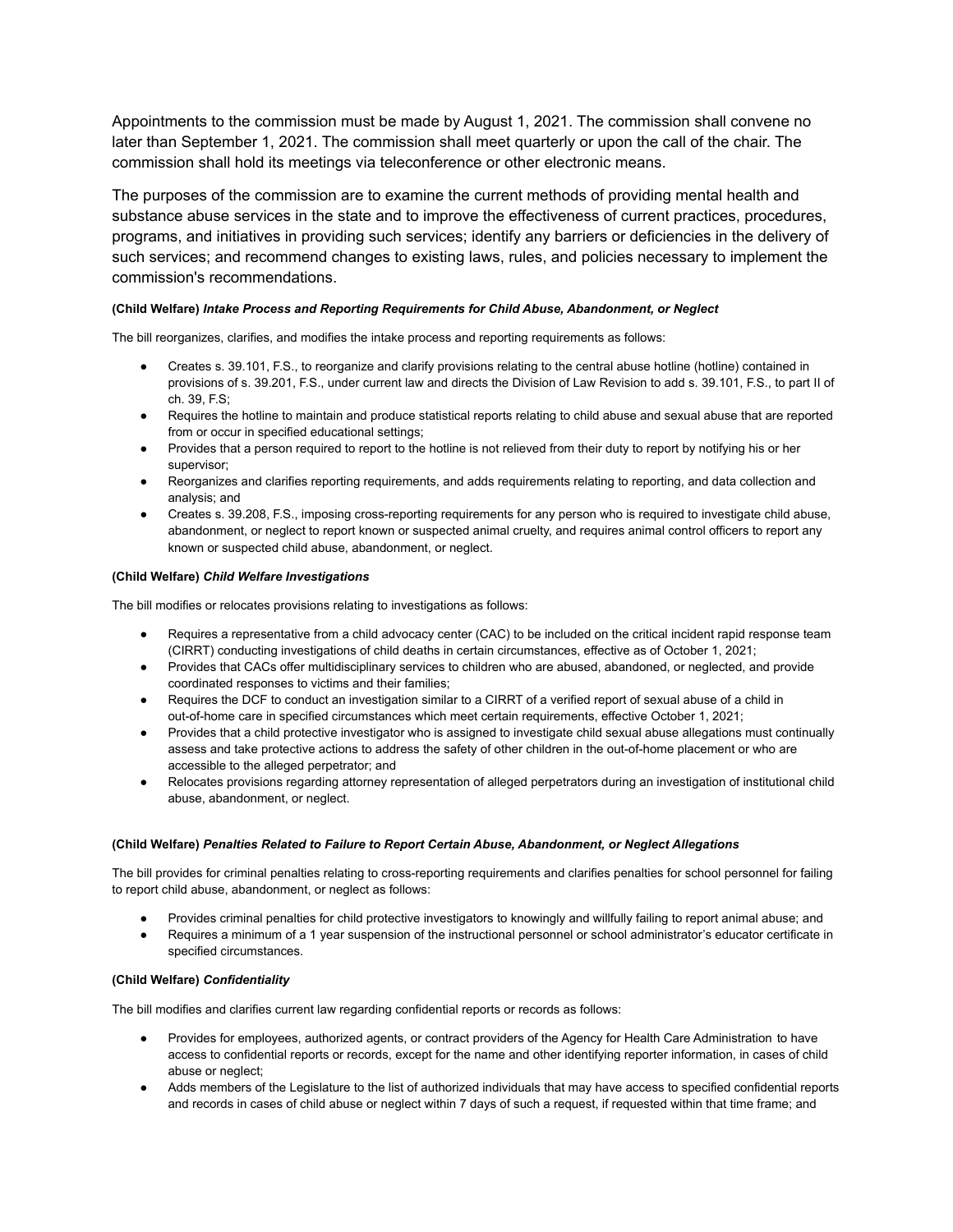● Clarifies provisions regarding a caregiver's requirement to maintain confidentiality of any information provided under s. 39.4087, F.S.

#### **(Child Welfare)** *Programs and Services for Children and Families in the Child Welfare System*

The bill expands existing programs and creates the following new programs to improve outcomes:

- Requires, rather than authorizes, the DCF, contracted sheriffs' offices, and lead agencies to develop a formal family-finding program;
- Requires, rather than authorizes, each lead agency to establish a kinship navigator program;
- Creates the Foster Information Center to serve current and potential foster parents and providing additional resources to foster parent and kinship caregivers;
- Authorizes and encourages district school boards to establish educational programs for students relating to certain information about identifying abuse, abandonment, or neglect; and
- Authorizes each Office of Criminal Conflict and Civil Regional Council (OCCCRC) to establish a multidisciplinary legal representation program for parents in the dependency system with specified duties and reporting requirements.

#### **(Child Welfare)** *Repealed Provisions*

The following statutes have been repealed and the provision deleted:

- Repeals ss. 409.1453 and 409.1753, F.S., relating to design and dissemination of training for foster care caregivers and foster care duties, respectively, as such provisions were relocated to other sections; and
- Eliminates an obsolete provision that requires the Florida Institute for Child Welfare to evaluate the Guardianship Assistance Program.

The Legislature has appropriated funds in the General Appropriations Act to fund the provisions and services for best practices provided for in CS/CS/SB 96 described above.

This bill goes into effect July 1, 2021.

## **SB 590, School Safety by Senator Harrell, Rep. LaMarca, Rep. Hunschofsky**

- Requires schools to contact a health care practitioner capable of initiating a Baker Act in person or via telehealth prior to a Baker Act being initiated. The mental health professional may be available to a school district either by contracts or interagency agreements with a local community behavioral health provider, a *managing entity*, or a local mobile response team. Alternatively, the mental health professionals may be a direct or contracted employee of the school district.
- Requires public and charter schools to make a reasonable attempt to notify the parents of a minor student before the student is removed from school, school transportation, or a school-sponsored activity for an involuntary mental health examination.
- Defines "a reasonable attempt to notify" as "the exercise of reasonable diligence and care by the principal or the principal's designee to make contact with the student's parent, guardian, or other known emergency contact whom the student's parent or guardian has authorized to receive notification of an involuntary examination."
- Requires the principal or their designee to, at a minimum, use available methods of communication to notify a parent, guardian, or other known emergency contact following the decision to Baker Act a student. The methods of communication should include, but are not limited to, telephone calls; text messages; e-mails; and voicemails.
- Requires a principal or their designee to document the method and number of attempts made to contact the student's parent, guardian, or other known emergency contact, and the outcome of each attempt, allowing a delay of notification if it is necessary to avoid jeopardizing the health and safety of the student.
- Mandates the collection of data by school districts and the Department of Children and Families (DCF) relating to the number and frequency of involuntary examinations of minors initiated by schools at specified school locations or events.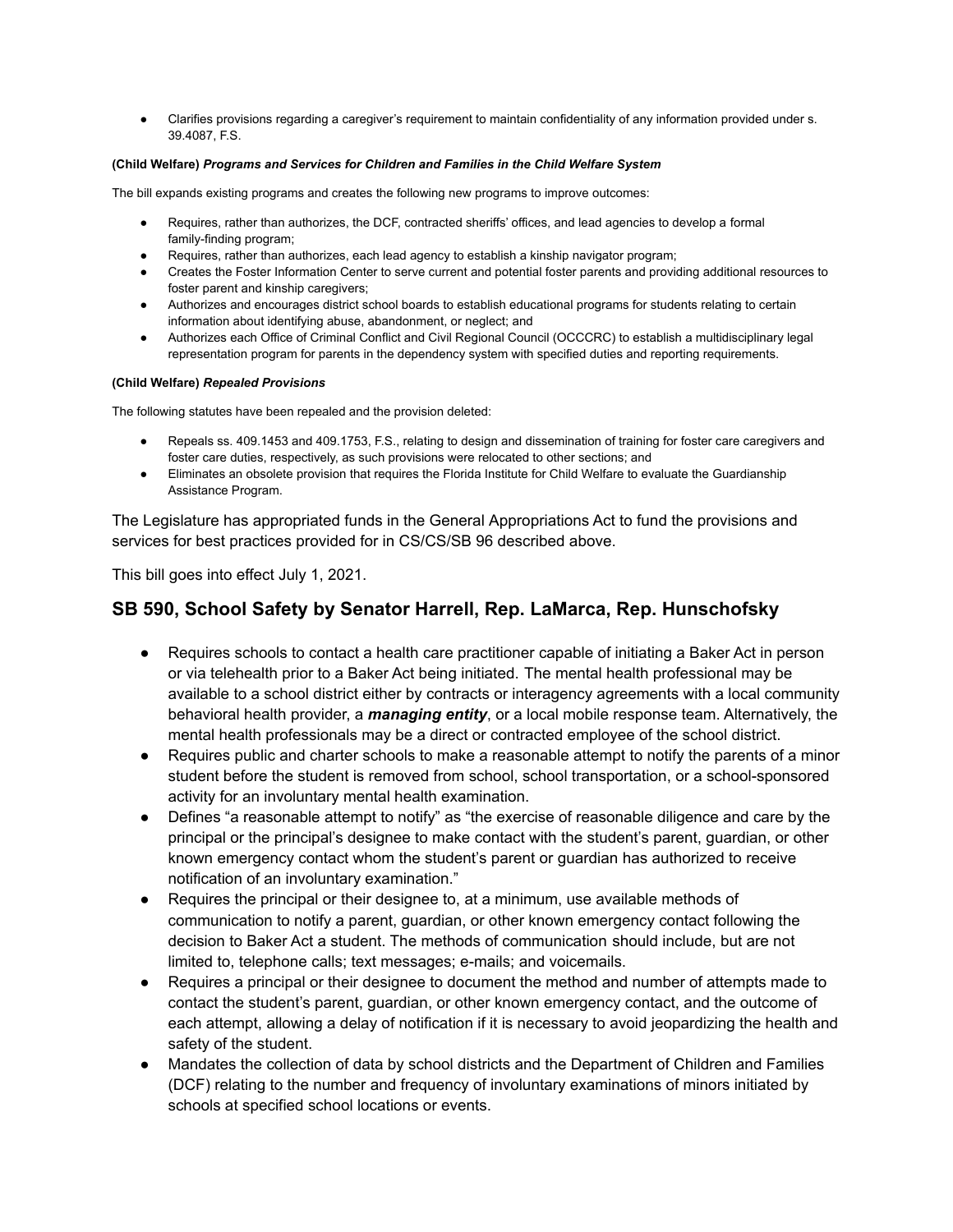- Provides that parents of public and charter school students have the right to timely notification of threats, unlawful acts, and significant emergencies, as well as access to school safety and discipline incidents as reported in the school environmental safety incident report.
- Adds requirements to required student codes of conduct to include criteria for:
	- Recommending to law enforcement that a student who commits a criminal offense be allowed to participate in a civil citation or similar pre arrest diversion program as an alternative to expulsion or arrest; and
	- Assigning a student who commits a petty act of misconduct, to a school-based intervention program. If a student's assignment is based on a noncriminal offense, the student's participation in a school-based intervention program may not be entered into the Department of Juvenile Justice Information System Prevention Web.
- Allows district school board policies to provide accommodations for drills conducted by exceptional education centers, and requires district school boards to establish certain emergency response and emergency preparedness policies and procedures.
- Requires timely notice to parents of specified unlawful acts and significant emergency situations on school grounds, school transportation, or school-sponsored activities.
- Requires each district school board to adopt a policy mandating that the school superintendent annually report to the DCF the number of involuntary examinations initiated at a school, on school transportation, or at a school-sponsored activity.
- Requires all school safety officers to undergo crisis intervention training.
- Requires any ID card issued by a public school for students in grades 6-12 to include the telephone numbers for national or statewide crisis and suicide hotlines and text lines.
- Requires school districts to adopt procedures mandating attempts at de-escalation be made prior to initiating a Baker Act.

This bill goes into effect July 2, 2021.

## **SB 2006, Emergency Management by Senator Burgess**

The bill better equips Florida to address a pandemic or other public health emergency, prohibits requirements of COVID-19-vaccination documentation to access, enter, or receive service from businesses, governmental entities, and educational institutions, and protects Floridians from local orders that unnecessarily infringe rights or liberties in the name of addressing a purported emergency.

The bill requires state agencies to take the following actions to prepare for the next public health emergency:

- The Department of Health must create a state public health emergency management plan, and requires the Division of Emergency Management to incorporate that plan into the state's comprehensive emergency management plan; and the Division of Emergency Management must:
	- **Maintain an inventory of state-owned personal protective equipment**; and
	- Include provisions in its statewide emergency shelter plan to address sheltering during a pandemic that requires distancing.

The bill also provides additional transparency and legislative oversight of the executive branch's emergency powers. The bill: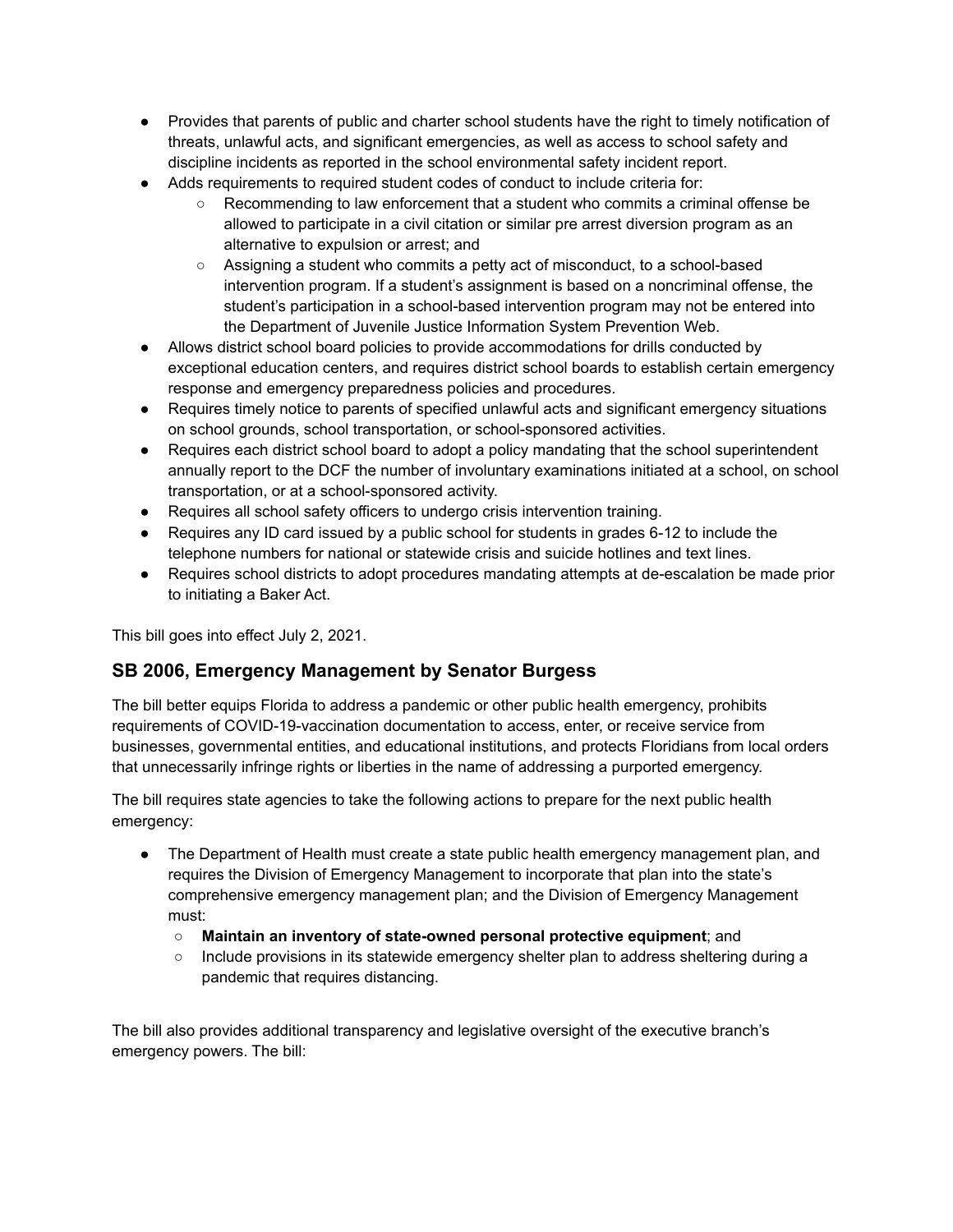- Limits emergency orders, proclamations, and rules to 60-day durations that can be renewed as long as the emergency conditions persist;
- Requires the Governor, if he or she closes schools or businesses, to state specific reasons why the schools or businesses need to close and reassess the closure regularly; and
- Authorizes the Legislature to pass a concurrent resolution to terminate orders and directives issued under a state of emergency, instead of just the state of emergency itself.

The bill also targets county and city emergency orders that address purported emergencies but that also infringe the rights or liberties of Floridians. To protect Floridians from these orders the bill:

- Requires the governmental entity imposing an ordinance or other measure that deprives a person of a right or liberty to prove that the measure is "narrowly tailored" to address a "compelling public health or safety purpose";
- Authorizes the Governor to invalidate an order that "unnecessarily restricts individual rights or liberties"; and
- Limits the duration of emergency orders to 7 days, with the option to renew the orders up to 5 times.

The bill also prohibits requirements of COVID-19-vaccination documentation to access, enter, or receive service from businesses, governmental entities, and educational institution. The bill prohibits such entities from requiring Floridians to provide proof of vaccination or post-infection recovery from COVID-19 but does not restrict the use of screening protocols.

Finally, the bill includes several provisions to better address the financial strain that emergencies place on state and local government. Specifically the bill,

- Provides legislative intent that during an emergency, spending will first come from funds specifically appropriated to state and local agencies for disaster relief.
- Provides that the second recourse for funding is the newly created Emergency Response Fund.
- Provides that if additional funds are needed during an emergency beyond what is already appropriated in the new Emergency Response Trust Fund, the Governor can request additional funds by submitting a budget amendment through the LBC, requesting more funds in the Trust Fund.

This bill goes into effect July 1, 2021.

# **SB 804, Substance Abuse Services by Senator Harrell, Representative Caruso (Sober Homes)**

The bill makes several changes to provisions governing the licensure and regulation of substance abuse treatment programs (service provider), including recovery residences.\

The bill makes it a third degree felony to falsify information, or to withhold material facts, on an application for licensure as a substance abuse service provider. Substance abuse service providers operated directly by, or under contract with, any state agency must be licensed by the Department of Children and Families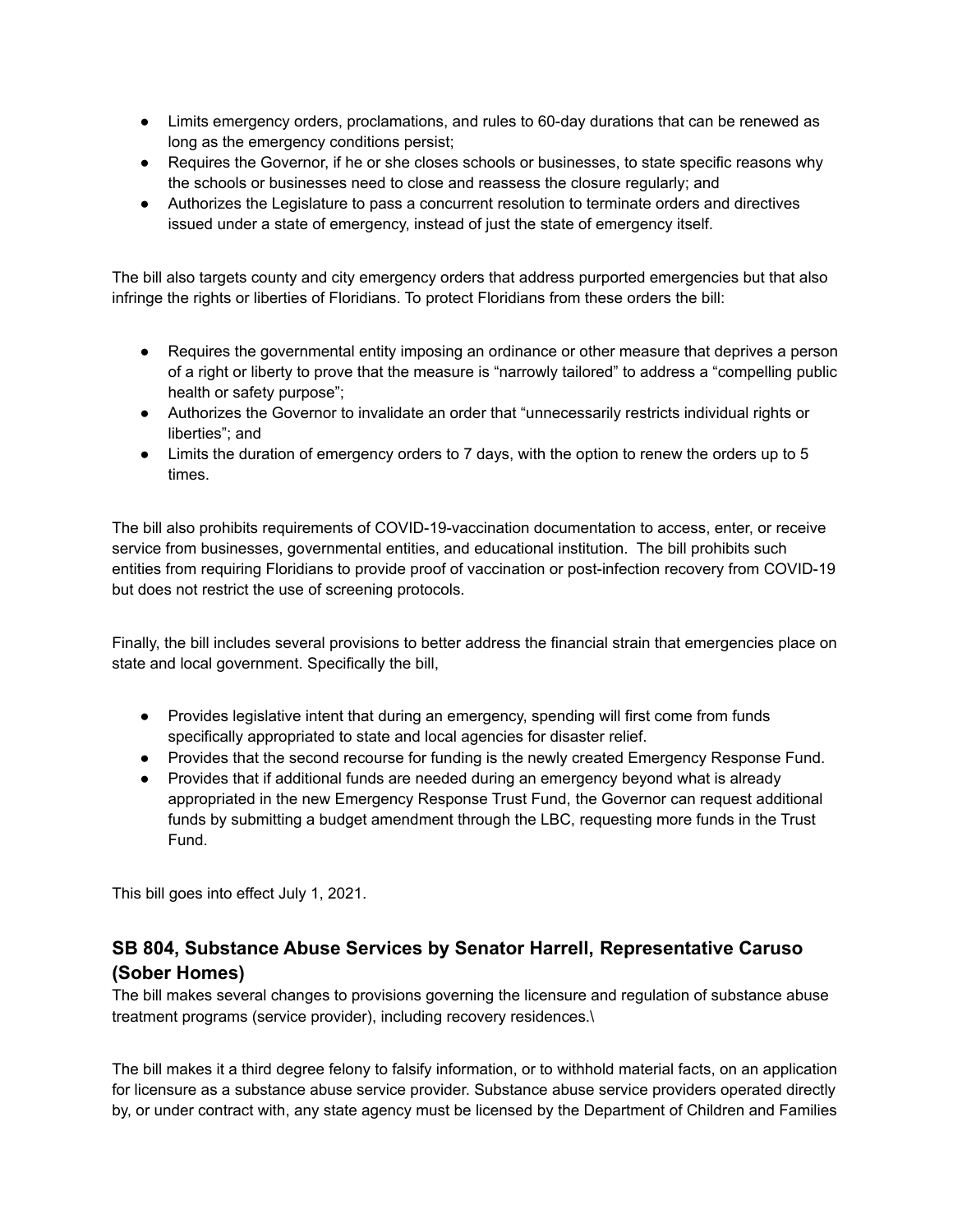(the DCF) and are not currently subject to a penalty for falsification of information or withholding of material facts in an application for licensure.

The bill authorizes the DCF to suspend a service provider's license for failing to pay, within 60 days of a date set by the DCF, administrative fines and accrued interest related to disciplinary action taken against the service provider. The bill also mandates that a service provider pay fines and accrued interest resulting from violations of patient referral prohibitions within 60 days of a date specified by the DCF. If a service provider fails to remit payment within 60 days, the bill requires the DCF to immediately suspend the service provider's license.

The bill also broadens the eligibility for exemption from employment disqualification for certain prior criminal offenses to specified employees of an applicant recovery residence and to applicant recovery residence administrators. This will allow additional qualified individuals with knowledge of, and experience within, recovery residences to be eligible for employment within recovery residences, or as recovery residence administrators.

This bill goes into effect July 1, 2021.

# **HB 701, Behavioral Health Care Services Coverage and Access by Representative Cyndi Stevenson and Senator Brodeur**

The bill requires the Department of Financial Services (DFS) to submit a report, by January 31, 2022, to the Legislature and the Governor regarding complaints received from insureds and subscribers about the adequacy of coverage and access to **mental health** services through their individual or group health insurance policies or health maintenance organization (HMO) contracts.

Further, the bill requires insurers and HMOs to provide insureds and subscribers a direct notice regarding the federal and state coverage requirements for mental health services, as well as contact information for the Division of Consumer Services within the DFS. Insurers and HMOs are also required to make this information available on their website.

This bill goes into effect October 1, 2021.

## **HB 231, Services for Veterans and Their Families by Representative Ardian Zika and Senator Harrell**

The bill creates the Florida Veterans' Care Coordination Program (program), to provide veterans and their families dedicated behavioral health care referral services, primarily for mental health and substance abuse. Through the program, a veteran may call a separate veteran-dedicated support line to receive assistance and support from a trained, fellow veteran.

#### **The Department of Veterans' Affairs and its selected contractor shall work with managing entities as defined in s. 394.9082(2) to educate service providers about the Florida Veterans Support Line and the Florida Veterans' Care Coordination Program.**

The bill authorizes the Florida Department of Veterans' Affairs (FDVA) to establish the program. If the FDVA does create the program, the FDVA may contract with a nonprofit entity that has statewide phone capacity and is accredited by both the Council on Accreditation and the National Alliance of Information and Referral Services. The contracting entity must enter into agreements with Florida 211 Network participants to provide services to veterans. In fulfilling an agreement, a 211 network participant may provide services in more than one geographic area under a single contract.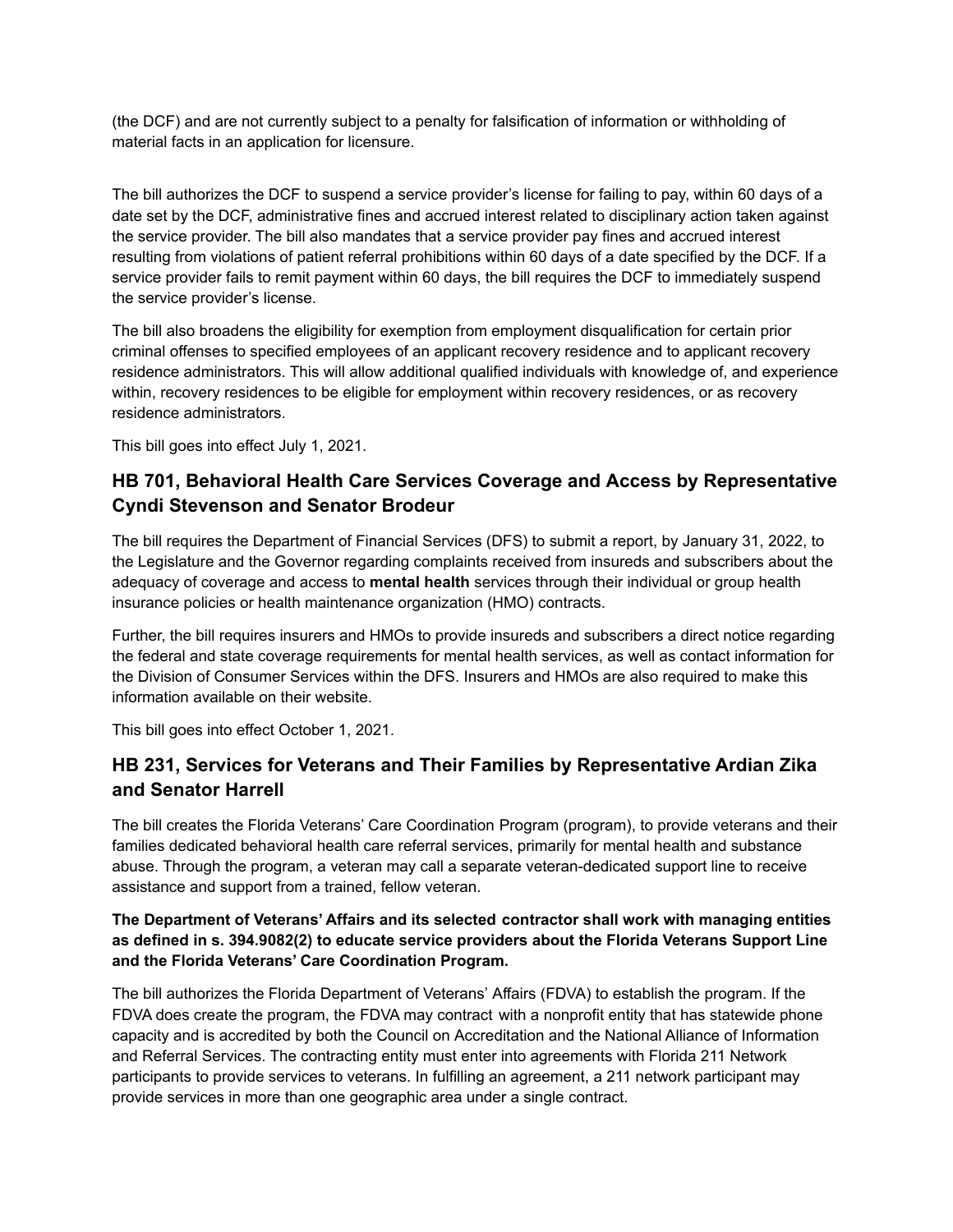The bill models the program after the pilot program established in 2014 by the Crisis Center of Tampa Bay and the FDVA in Hillsborough, Pasco, Pinellas, Polk, and Manatee Counties.

The bill specifies goals, services, and follow-up requirements. In addition to mental health and substance abuse services, a goal of the program is to prevent suicides by veterans.

The FDVA must compile data collected by the Florida 211 Network into a report for the Governor, President of the Senate, and Speaker of the House of Representatives by December 15, 2022.

This bill goes into effect July 1, 2021.

## **Other bills of interest:**

## **SB 262, Dispensing Medicinal Drugs by Senator Harrell**

SB 262 amends s. 465.019, Florida Statutes, to authorize medicinal drugs to be dispensed by a hospital that operates a Class II or Class III institutional pharmacy to a patient of the hospital's emergency department or a hospital inpatient upon discharge if a prescriber treating the patient in the hospital determines that:

- The medicinal drug is warranted; and
- Community pharmacy services are not readily accessible to the patient, geographically or otherwise.
- If prescribing and dispensing occurs, the bill requires that a supply of the drug must be dispensed that will last for the greater of up to 48 hours or through the end of the next business day, and that during a declared state of emergency, a 72-hour supply may be dispensed by a hospital located in an area affected by the emergency.

Any of these new circumstances that authorize the prescription of a controlled substance must comply with existing regulations and restrictions on the prescribing of a controlled substance.

This bill goes into effect July 1, 2021.

## **SB 530, Nonopioid Alternatives by Senator Perry and Representative Plakon**

SB 530 amends s. 456.44, F.S., to allow a specific educational pamphlet, which must be provided to health care patients or their representatives under certain circumstances, to be provided electronically or in printed form, instead of only in printed form as required under current law. The pamphlet contains information on the use of nonopioid alternatives for the treatment of pain and must be provided when a patient will receive anesthesia or will be prescribed certain opioid medications.

This bill goes into effect July 1, 2021.

## **HB 183, Office of Minority Health and Health Equity by Senator Rouson, Representatives Kamia Brown and Dotie Joseph**

The bill creates s. 381.735, F.S., to assign duties and responsibilities to the Office of Minority Health and Health Equity (Office) within the Department of Health (DOH), which currently administers the Closing the Gap grant program. The bill requires the Office to develop and promote the statewide implementation of policies, programs, and practices that increase health equity in this state, including increased access to and quality of health care services for racial and ethnic minority populations. The bill also requires the Office to coordinate with agencies, organizations, and providers across the state to perform certain tasks, including gathering and analyzing data relating to health disparities.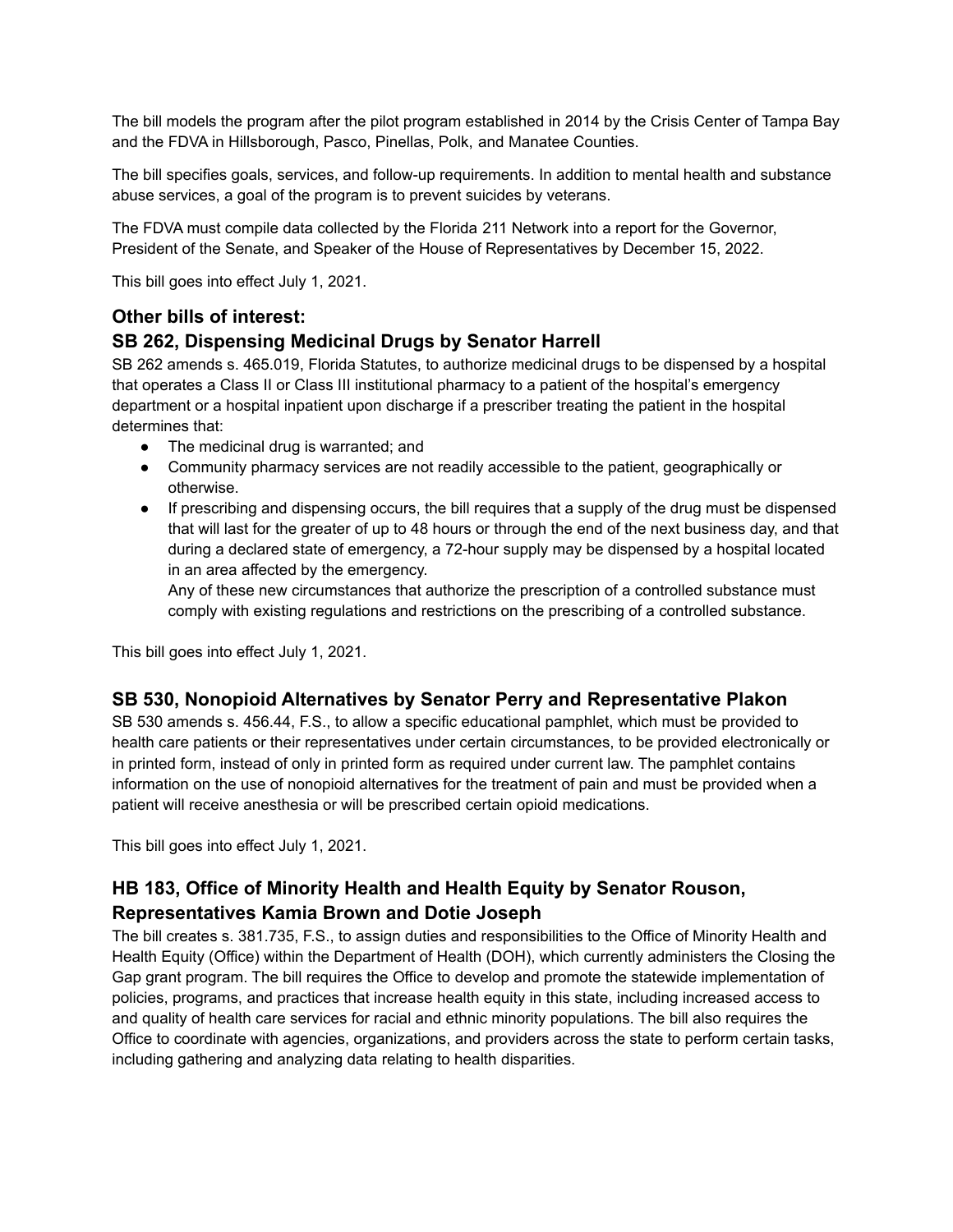The bill establishes that a representative from each county health department will serve as a liaison to the Office and that the Office will serve as a liaison to the federal Offices of Minority Health and Regional Health Operations. The bill requires the DOH to maintain specified information and data on its website that must be updated at least annually. The bill authorizes the DOH to adopt rules to implement the provisions of the bill.

The bill requires the Office to use all available resources and pursue opportunities for increased funding to implement its duties and responsibilities. The bill is projected to increase the DOH's workload and operational costs.

This bill goes into effect July 1, 2021.

# **HB 241, Parents' Bill of Rights by Representatives Cord Byrd and Erin Grall and Senator Rodrigues**

The bill establishes the "Parents' Bill of Rights." The bill provides that the state, its political subdivisions, any other governmental entity, or other institution may not infringe upon the fundamental rights of a parent to direct the upbringing, education, health care, and **mental health** of a minor child. If those entities infringe upon a parent's fundamental right, they must demonstrate that the action is reasonable and necessary to achieve a compelling state interest, and the action must be narrowly tailored and not otherwise served by less restrictive means.

The bill enumerates a list of rights that a parent possesses in order to direct the education of his or her child and be informed about the child's educational programs. The bill also requires a school district to promote parental involvement in the public school system by providing access to the child's studies and instructional materials while recognizing a parent's right to withdraw the child from objectionable portions of the school's curriculum.

The bill further requires a parent's permission before a health care practitioner may provide services, prescribe medicine to the child, or perform a medical procedure, unless otherwise provided by law. The bill provides a misdemeanor penalty for a health care practitioner or similar person who violates the health care provisions and subjects these persons to disciplinary actions.

This bill goes into effect July 1, 2021

## **SB 618, First Responders Mental Health Awareness Day by Senator Keith Perry**

Recognizing May 10, 2021, and each May 10 thereafter, as "First Responders Mental Health Awareness Day"

## **SB 274, Juvenile Diversion Program Expunction by Senator Keith Perry and Representative David Smith**

The bill amends s. 943.0582, F.S., to permit a juvenile who completed a diversion program for any offense, including felony offenses, to apply to have the nonjudicial arrest record expunged. This expands the current law, which only permits juvenile diversion expunction for a misdemeanor offense.

Additionally, the bill amends s. 985.126, F.S., to permit a juvenile who completes a diversion program for any offense, including a felony or subsequent offense, to lawfully deny or fail to acknowledge his or her participation in the program and the expunction of the nonjudicial arrest record. This expands the current law, which only permits a juvenile who completes diversion for a first-time misdemeanor offense to lawfully deny or fail to acknowledge his or her participation in the program and the expunction.